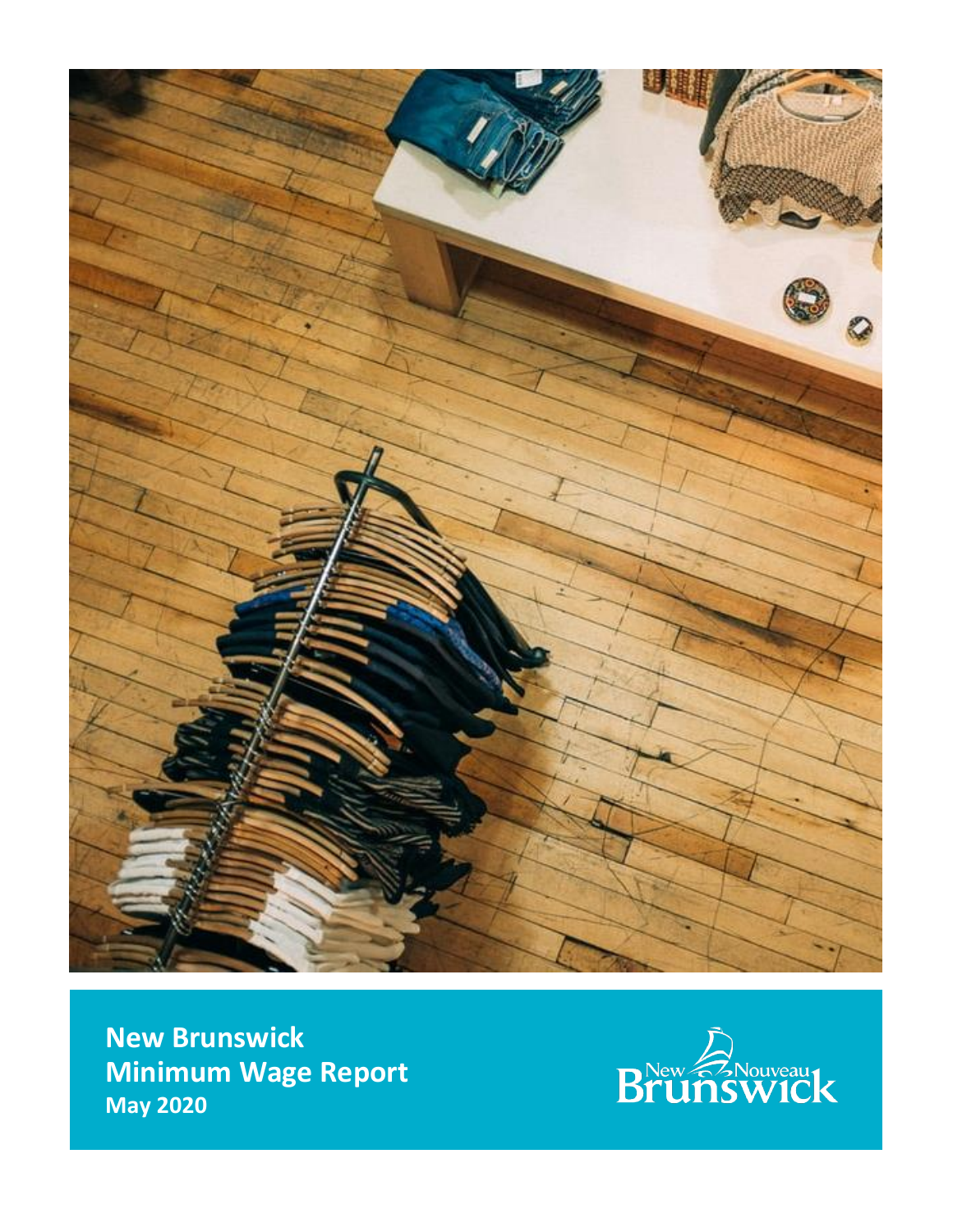# **Table of Contents**

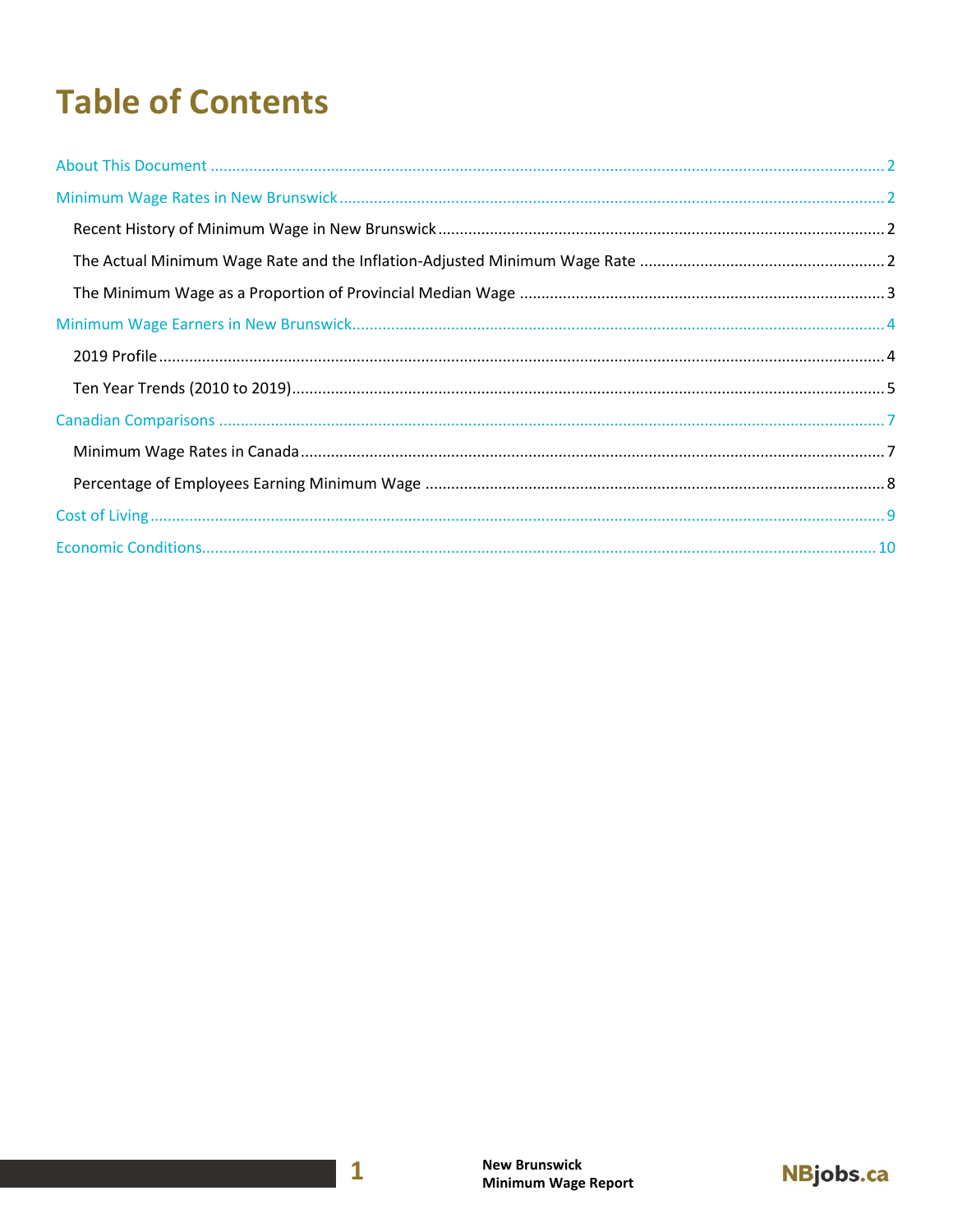# <span id="page-2-0"></span>**About This Document**

The New Brunswick Minimum Wage Report provides basic information about changes to the provincial minimum wage, minimum wage earners, the cost of living and economic conditions in the province, as well as comparisons with other Canadian provinces and territories.

# <span id="page-2-1"></span>**Minimum Wage in New Brunswick**

## <span id="page-2-2"></span>**Recent History of Minimum Wage in New Brunswick**

Starting in 2019, the amount of New Brunswick's minimum wage is adjusted on April 1 of each year by the percentage change in the Consumer Price Index for New Brunswick.

As of April 1, 2020, New Brunswick's minimum wage was \$11.70 per hour. Since the beginning of 2010, when minimum wage was \$8.25 per hour, it has undergone ten changes and increased by \$3.45 per hour.

## *Changes to Minimum Wage in New Brunswick Since 2010*

| <b>Date of Change</b> | <b>Minimum Hourly</b><br><b>Wage Rate</b> |
|-----------------------|-------------------------------------------|
| April 1, 2010         | \$8.50                                    |
| September 1, 2010     | \$9.00                                    |
| April 1, 2011         | \$9.50                                    |
| April 1, 2012         | \$10.00                                   |
| December 31, 2014     | \$10.30                                   |
| April 1, 2016         | \$10.65                                   |
| April 1, 2017         | \$11.00                                   |
| April 1, 2018         | \$11.25                                   |
| April 1, 2019         | \$11.50                                   |
| April 1, 2020         | \$11.70                                   |

*Source: ESDC Minimum Wage Database*

## <span id="page-2-3"></span>**The Actual Minimum Wage and the Inflation-Adjusted Minimum Wage**

The purchasing power<sup>1</sup> of New Brunswick's minimum wage peaked in late 1976 (see graph on next page). Adjusted for inflation, the minimum wage at the time of \$2.80 per hour would be worth approximately \$12.40 per hour today. Thereafter, the purchasing power of minimum wage decreased sharply. By 1989, minimum wage had reached only \$4.00 per hour, which is equivalent to about \$7.36 per hour today. Over the next seventeen years, the purchasing power of minimum wage earners remained relatively low, with the inflation-adjusted minimum wage hovering around \$8.00 per hour. Between 2006 and 2012, the minimum wage was increased at a faster pace than inflation, with the inflationadjusted rate rising to \$11.31 per hour by 2012. Since 2012, increases have generally kept pace with inflation, resulting in stable purchasing power for minimum wage earners.

 $\overline{\phantom{a}}$ 



<sup>&</sup>lt;sup>1</sup> 'Purchasing power' refers to the value of money as determined by the quantity of goods and services that a person can afford to buy with it.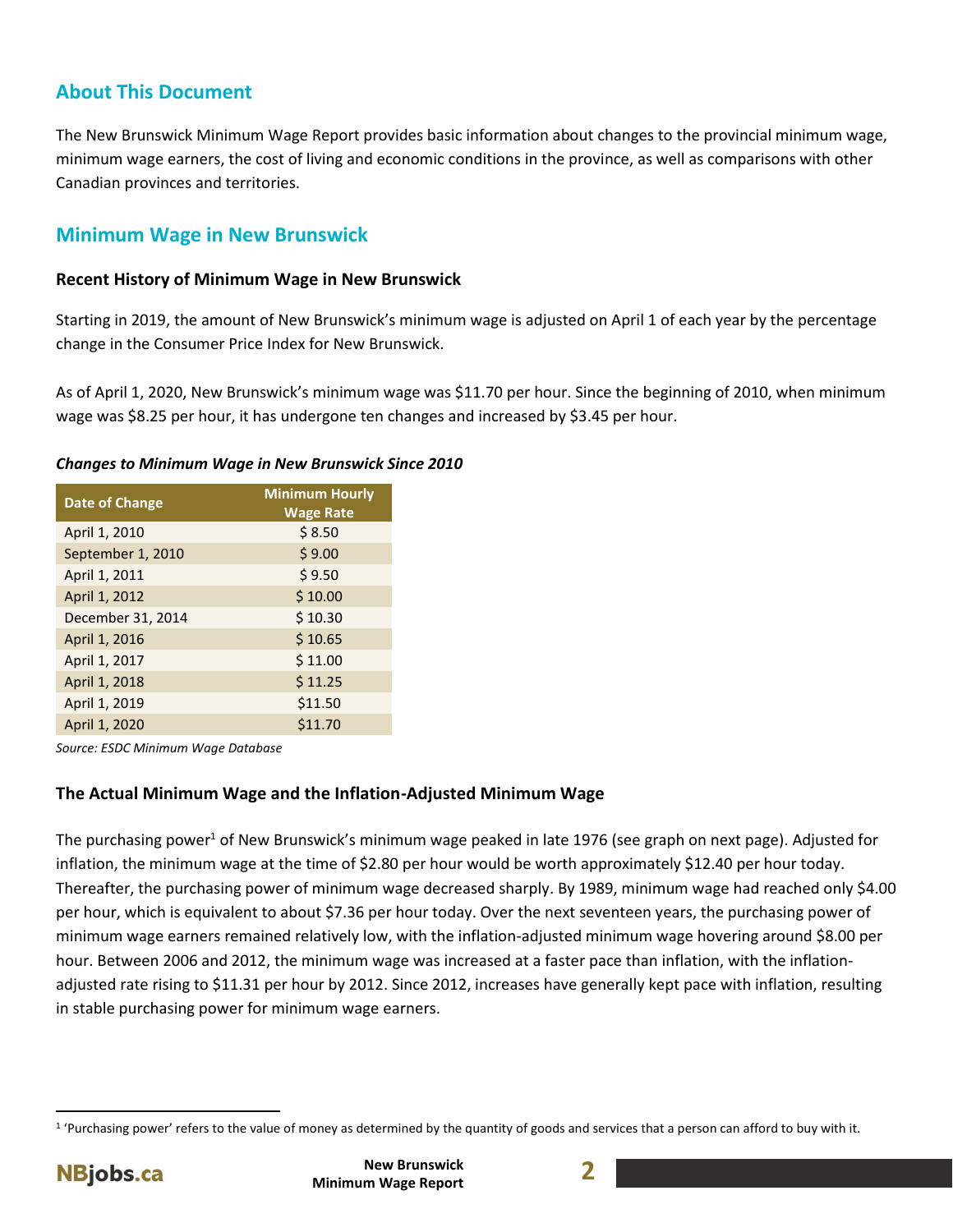#### *Actual Minimum Wage Compared to the Inflation-Adjusted Minimum Wage – New Brunswick*



*Sources: ESDC Minimum Wage Database and Statistics Canada, Table 18-10-0005-01 (and 2020 Forecasted CPI growth from the major Canadian banks)*

### <span id="page-3-0"></span>**The Minimum Wage as a Proportion of Provincial Median Wage**

Median wage is the midpoint hourly wage, where half of New Brunswick employees earn more and half earn less. The minimum wage expressed as a proportion of median wage is a measure used to understand how the minimum wage relates to all wages in the economy.

In 2019, New Brunswick's minimum wage (\$11.25 for three months, \$11.50 for nine months) was the fourth highest in Canada relative to its median wage (57%), behind Prince Edward Island, Ontario and Nova Scotia. This was largely because New Brunswick's wages are among the lowest in Canada. In 2019, New Brunswick had the third lowest median hourly wage among the provinces, at \$20.12 per hour. As shown in the graph below, after a series of relatively large increases between 2007 and 2012, the minimum wage as a proportion of the provincial median wage has remained fairly consistent, hovering around 56%.

#### *Minimum Wage as a Proportion of Median Wage – New Brunswick*



*Sources: ESDC Minimum Wage Database and Statistics Canada, Table 14-10-0063-01*

In 2019, the minimum wage as a proportion of median wage was relatively high for three groups of New Brunswickers because many of them were likely earning a wage that was close or equal to the minimum wage:

- 85% for youth aged 15-24;
- 59% for women (compared to 55% for men); and
- 88% for part-time employees compared to 53% for full-time employees.

**3**

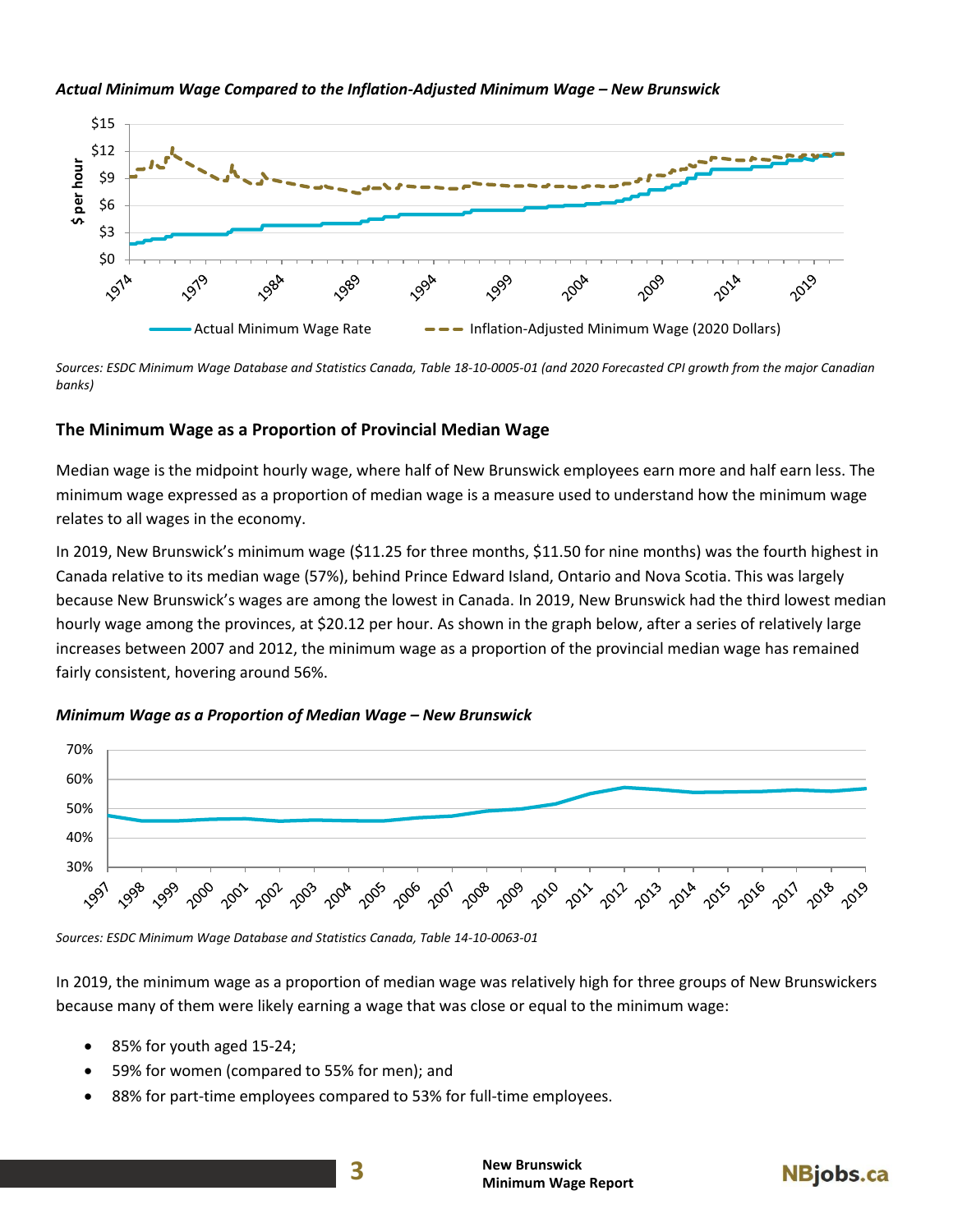# <span id="page-4-0"></span>**Minimum Wage Earners in New Brunswick**

## <span id="page-4-1"></span>**2019 Profile**

In 2019, there were 20,300 minimum wage earners in New Brunswick, down from 22,500 in 2018. This represented 6% of all employees in the province (7% in 2018). Youth aged 15 to 24 were most likely to be earning minimum wage. Nearly one-fourth (24%) of New Brunswick youth earned the minimum wage compared to 31% nationally. By contrast, only 3% of core working-age employees (aged 25 to 54) and 5% of employees 55 years or older earned minimum wage.

The most prevalent groups of minimum wage earners in the province are teenagers or young adults, women, part-time employees, permanent employees, non-unionized employees and those who had a high school diploma or less:

- 41% were between the ages of 15 and 19.
- 56% were female.
- 59% worked part-time.
- 96% were not covered by a union or collective agreement.
- 72% were permanently employed.
- 51% had 12 months or more of job tenure.
- 73% had a high school diploma or less.
- 73% worked in sales or service occupations.
- 66% worked in either the retail trade or accommodation and food service industries.

Most minimum wage earners live with others, with about a quarter attending school. Of New Brunswick's 20,300 minimum wage earners:

- 54% (11,000) lived with parents or other relatives. Nearly half of this group was enrolled in school;
- 31% (6,200) lived with a spouse or common-law partner;
- 4% (900) lived with a child or children with no spouse or common-law partner present;
- 5% (1,000) lived with non-relatives; and
- The remaining 5% (1,100) lived alone.

Of the 6,200 minimum wage earners who lived with a spouse or common-law partner:

- 10% (600) had a spouse or partner who was also a minimum wage earner;
- 44% (2,700) had a spouse or partner who was earning more than minimum wage;
- $\bullet$  11% (700) had a spouse or partner who was self-employed<sup>2</sup>; and
- The remaining 32% (2,000) had a spouse or partner who was not employed.

Minimum wage earners are more likely to work part-time than people who earn above the minimum wage. In 2019:

- 59% of minimum wage earners worked part-time, compared to only 11% of those who earned a higher wage;
- Minimum wage earners worked an average of 26 hours per week at their main jobs), while those who earned above minimum wage worked an average of 38 hours per week at their main jobs.

 $\overline{\phantom{a}}$ 

<sup>2</sup> Wage data was not available for self-employed individuals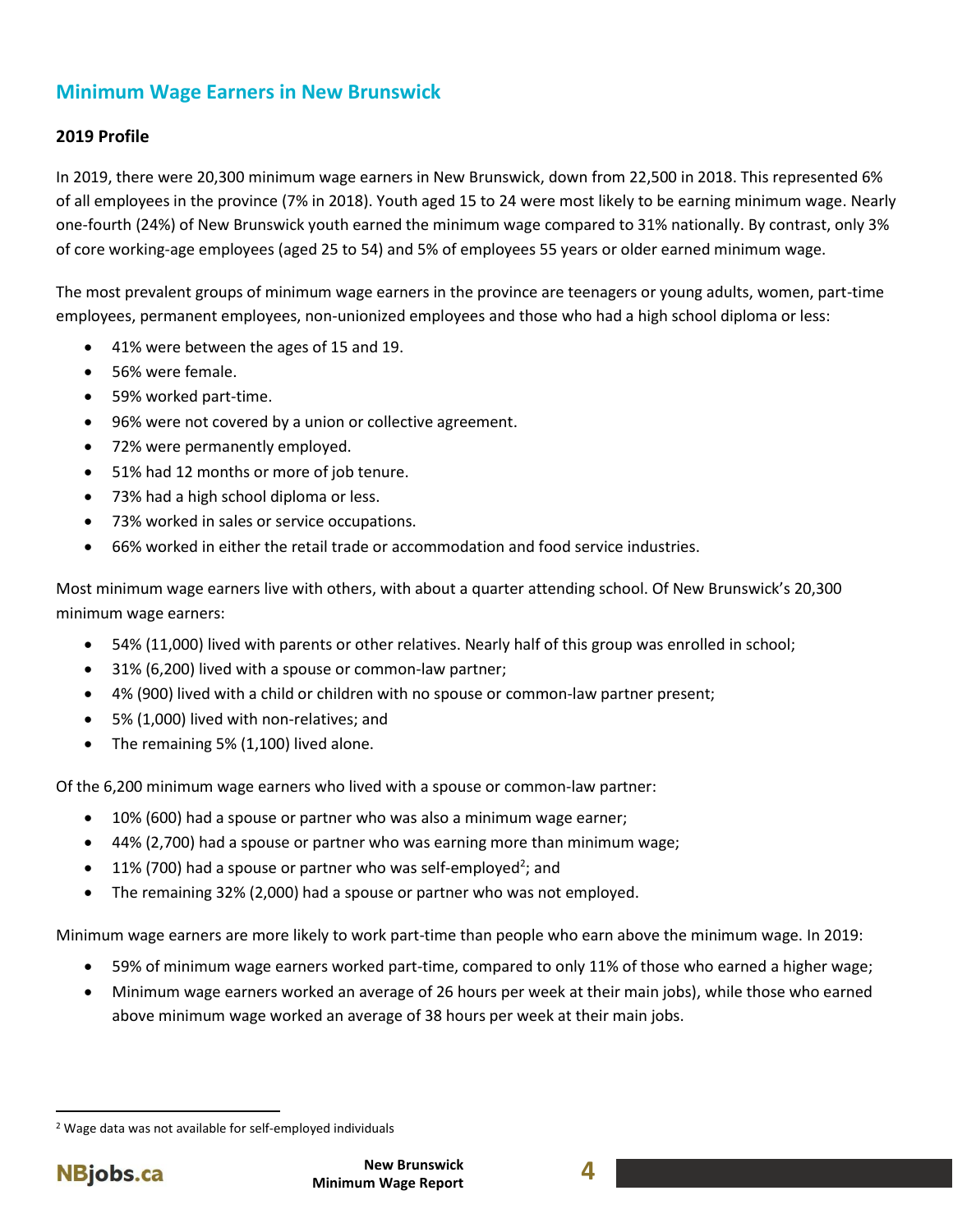## <span id="page-5-0"></span>**Ten Year Trends (2010 to 2019)**

Over the past ten years, the proportion of minimum wage earners with the following characteristics increased:

- Older workers (ages 55+);
- Males;
- Part-time employees;
- Employees with job tenure of over five years; and
- Employees with a post-secondary education credential.

Over the same period, the proportion of minimum wage earners with the following characteristics decreased:

- Teenagers;
- Females;
- Full-time employees;
- Employees with less than one year of job tenure; and
- Employees with less than a high school diploma.

Most of these changes were the result of several factors. For example, in the case of the significant increase to the percentage of minimum wage earners who were aged 55 years or older, this was the result of three separate trends: population aging (i.e. the population aged 55 years or older grew significantly); an increase in labour force participation among older New Brunswickers; and thirdly, an increase to the percentage of older workers earning minimum wage.

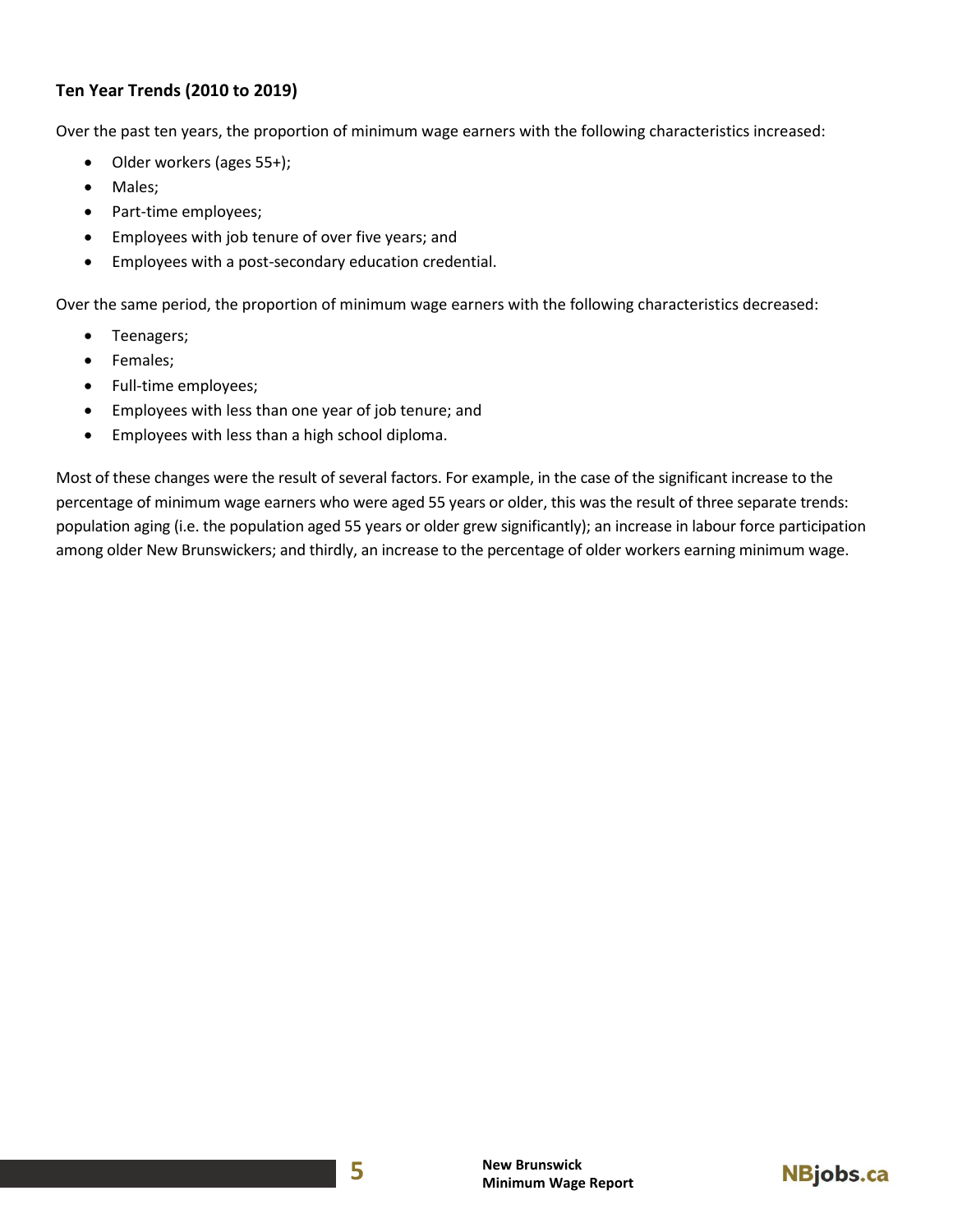## *Changes in the Distribution of Subgroups of Minimum Wage Earners – New Brunswick – 2010 to 2019*

| <b>Subgroups</b>                       | Percentage of<br><b>Minimum Wage</b><br><b>Earners in 2010</b> | Percentage of<br><b>Minimum Wage</b><br><b>Earners in 2019</b> | <b>Difference</b> |
|----------------------------------------|----------------------------------------------------------------|----------------------------------------------------------------|-------------------|
| <b>Age Groups</b>                      |                                                                |                                                                |                   |
| Age 15 to 19                           | 36.2%                                                          | 40.6%                                                          | $+4.4$ (% pts)    |
| Age 20 to 24                           | 20.8%                                                          | 14.4%                                                          | $-6.4$ (% pts)    |
| Age 25 to 54                           | 30.4%                                                          | 26.7%                                                          | $-3.7$ (% pts)    |
| Age 55+                                | 12.6%                                                          | 18.3%                                                          | +5.8 (% pts)      |
| Gender                                 |                                                                |                                                                |                   |
| Male                                   | 37.2%                                                          | 44.1%                                                          | +6.9 (% pts)      |
| Female                                 | 62.8%                                                          | 55.9%                                                          | $-6.9$ (% pts)    |
| <b>Employment Type</b>                 |                                                                |                                                                |                   |
| <b>Full-time</b>                       | 46.9%                                                          | 40.9%                                                          | $-6.0$ (% pts)    |
| Part-time                              | 53.1%                                                          | 59.1%                                                          | +6.0 (% pts)      |
| <b>Job Permanency</b>                  |                                                                |                                                                |                   |
| Permanent                              | 68.6%                                                          | 72.4%                                                          | +3.8 (% pts)      |
| Temporary                              | 31.4%                                                          | 27.6%                                                          | $-3.8$ (% pts)    |
| Union Coverage <sup>3</sup>            |                                                                |                                                                |                   |
| <b>Union Coverage</b>                  | 4.8%                                                           | 4.4%                                                           | $-0.4$ (% pts)    |
| No Union Coverage                      | 95.2%                                                          | 95.6%                                                          | $+0.4$ (% pts)    |
| <b>Job Tenure</b>                      |                                                                |                                                                |                   |
| Less than 1 Year                       | 50.7%                                                          | 48.8%                                                          | $-2.0$ (% pts)    |
| 1 to 5 Years                           | 35.3%                                                          | 36.0%                                                          | +0.7 (% pts)      |
| Over 5 Years                           | 14.0%                                                          | 15.3%                                                          | $+1.3$ (% pts)    |
| <b>Education Level<sup>4</sup></b>     |                                                                |                                                                |                   |
| Less than High School                  | 35.7%                                                          | 33.2%                                                          | $-2.6$ (% pts)    |
| <b>High School Diploma</b>             | 40.1%                                                          | 40.1%                                                          | $+0.0$ (% pts)    |
| Post-Secondary Credential              | 24.2%                                                          | 26.7%                                                          | $+2.6$ (% pts)    |
| <b>Occupation</b>                      |                                                                |                                                                |                   |
| Sales & Service Workers                | 71.5%                                                          | 72.9%                                                          | $+1.4$ (% pts)    |
| All Other Occupations                  | 28.5%                                                          | 27.1%                                                          | $-1.4$ (% pts)    |
| Industry                               |                                                                |                                                                |                   |
| <b>Retail Trade</b>                    | 36.2%                                                          | 38.4%                                                          | +2.2 (% pts)      |
| <b>Accommodation and Food Services</b> | 25.1%                                                          | 27.6%                                                          | +2.5 (% pts)      |
| All Other Industries                   | 38.6%                                                          | 34.0%                                                          | -4.7 (% pts)      |

*Source: Statistics Canada, Labour Force Survey, Special Data Purchase*

<sup>4</sup> Based on highest level of education completed.



l

<sup>3</sup> 'Union Coverage' refers to both a) those who are union members and b) those who are not union members but that are covered by a collective agreement.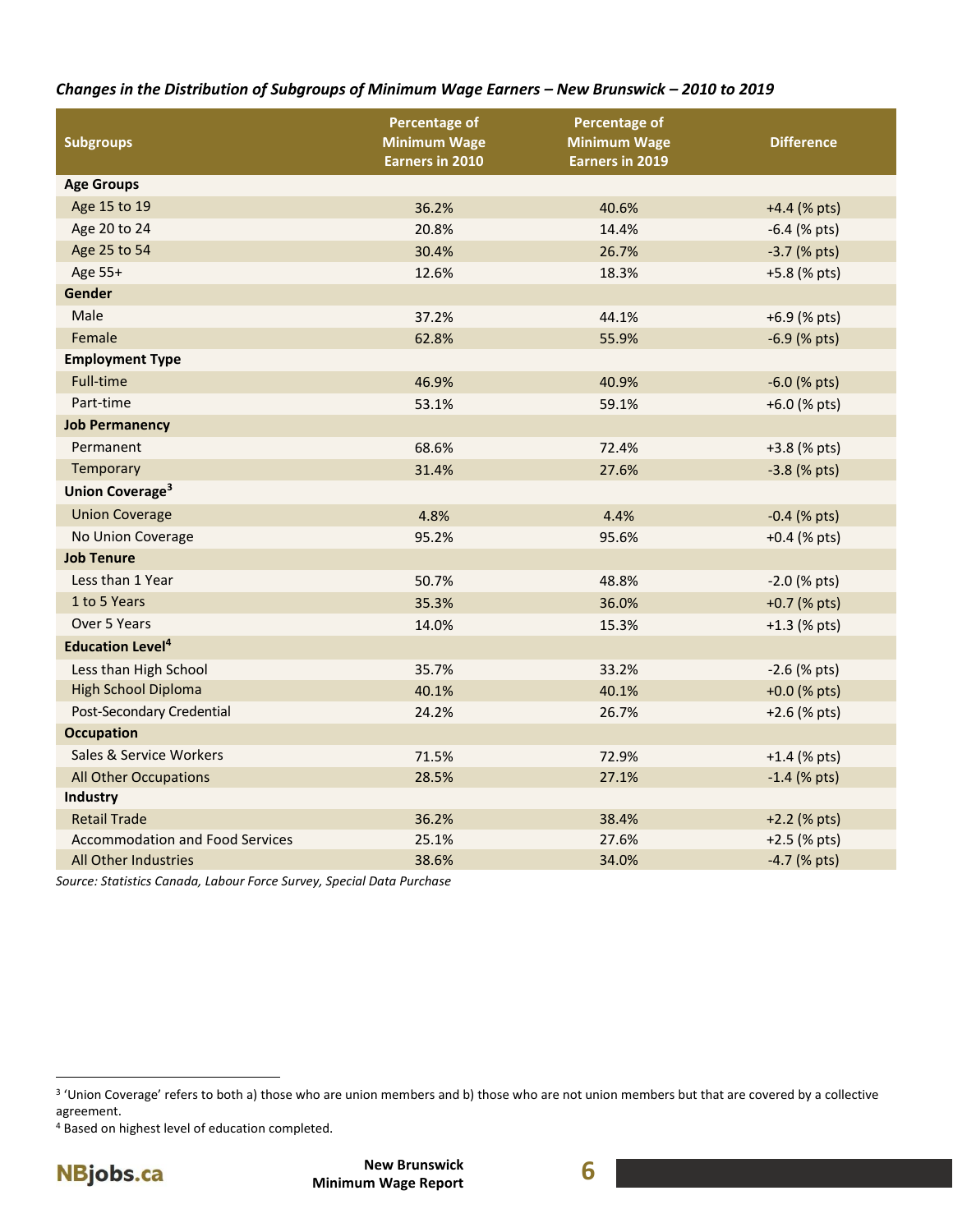# <span id="page-7-0"></span>**Canadian Comparisons**

## <span id="page-7-1"></span>**Minimum Wage Rates in Canada**

As of April 1, 2020, New Brunswick's minimum wage was the fourth lowest (tenth highest) among Canadian provinces and territories. As of October 1, 2020, the province's minimum wage will be the second lowest (twelfth highest).

#### *Minimum Wage by Province/Territory – 2020*

| <b>Jurisdiction</b>          | Minimum Wage as of<br><b>April 1, 2020</b> | Minimum Wage as of<br><b>October 1, 2020</b> |
|------------------------------|--------------------------------------------|----------------------------------------------|
| Nunavut                      | \$16.00                                    | \$16.00                                      |
| Alberta                      | \$15.00                                    | \$15.00                                      |
| Ontario                      | \$14.00                                    | $$14.25*$                                    |
| <b>British Columbia</b>      | \$13.85                                    | \$14.60                                      |
| Yukon                        | \$13.71                                    | \$13.71                                      |
| <b>Northwest Territories</b> | \$13.46                                    | \$13.46                                      |
| Prince Edward Island         | \$12.85                                    | \$12.85                                      |
| Nova Scotia                  | \$12.55                                    | \$12.55                                      |
| Quebec                       | \$12.50                                    | \$13.10                                      |
| <b>New Brunswick</b>         | \$11.70                                    | \$11.70                                      |
| Manitoba                     | \$11.65                                    | $$11.90*$                                    |
| Newfoundland and Labrador    | \$11.65                                    | \$12.15                                      |
| Saskatchewan                 | \$11.32                                    | $$11.45*$                                    |

**7**

*Source: ESDC Minimum Wage Database and author's calculations*

*\* = projected*

## *New Brunswick Minimum Wage Compared to Highest and Lowest Minimum Wages of the Provinces (Annual, Year-End)*



*Source: ESDC Minimum Wage Database*

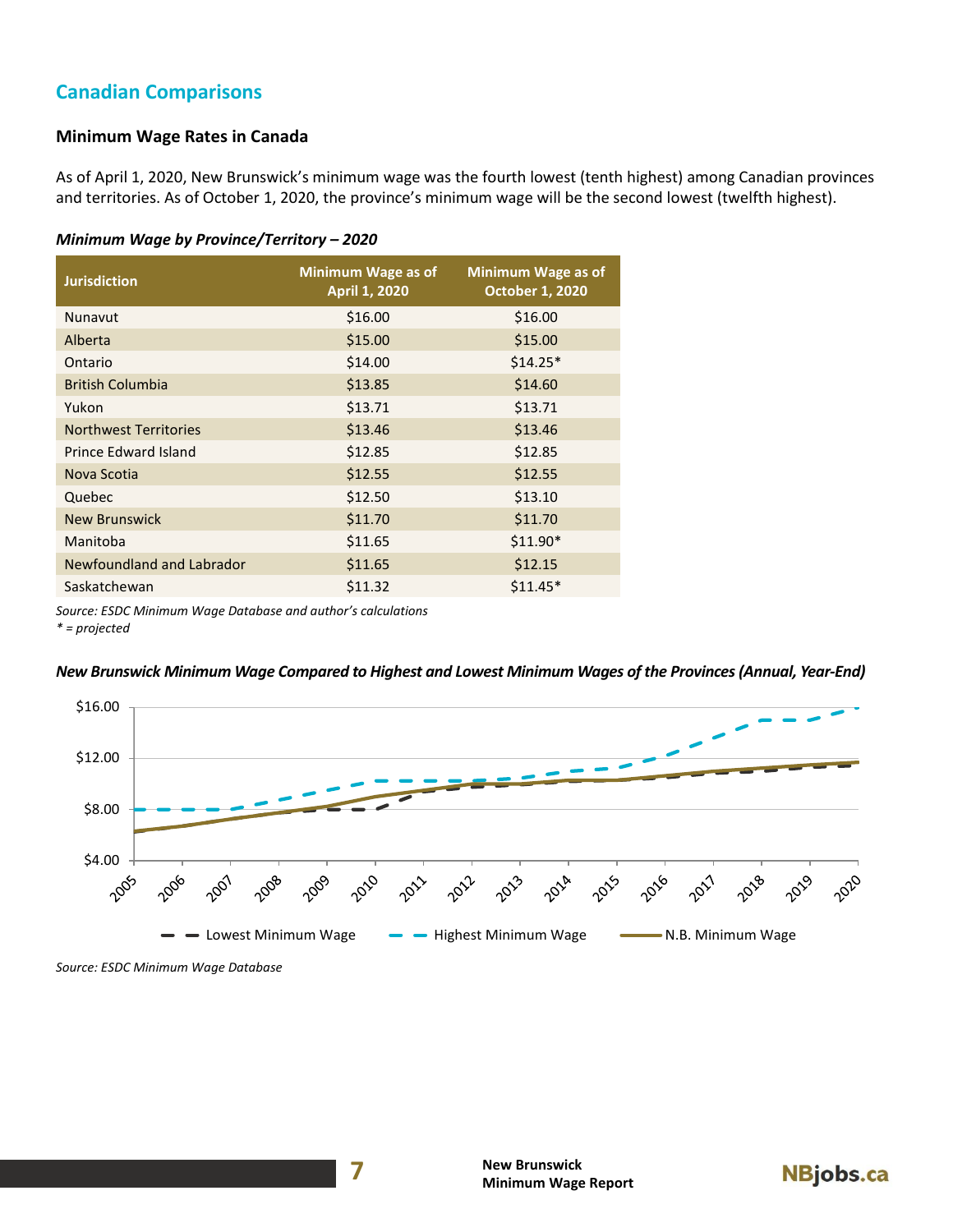## <span id="page-8-0"></span>**Percentage of Employees Earning Minimum Wage**

The percentage of employees earning minimum wage in New Brunswick is in line with most other provinces. In 2019, between 5.5% and 8.5% of employees in six of the ten provinces earned minimum wage. The four exceptions were Ontario (10.9%) and Alberta (10.7%) at one end, and Newfoundland and Labrador (2.6%) and Saskatchewan (3.6%) on the other.





*Source: Statistics Canada, Labour Force Survey, Special Data Purchase*

Differences in the percentage of employees earning minimum wage are primarily driven by two factors:

- What the actual minimum wage is. Having a higher minimum wage will typically result in a greater percentage of employees earning minimum wage.
- How quickly it has been raised. While large and sudden increases to minimum wage will typically result in large spikes to this percentage. For example, when Ontario increased their minimum wage rate from \$11.60 to \$14.00 between 2017 and 2018, the percentage of employees earning minimum wage more than doubled, from 7.4% in 2017 to 15.1% in 2018. A similar situation arose in New Brunswick between 2009 and 2012, in which a series of six increases to minimum wage contributed to the percentage of employees earning minimum wage increasing from 5.4% to 9.7%. As minimum wage increases became smaller and less frequent in the years that followed, this percentage decreased noticeably. Since 2014, the percentage of employees earning minimum wage in the province has remained relatively stable (coinciding with small regular inflationary increases to the minimum wage rate).

### *Percentage of Employees Earning Minimum Wage for Selected Province – 2009 to 2019*

| Geography              | 2009 | 2010  | 2011  | 2012 | 2013 | 2014  | 2015  | 2016 | 2017 | 2018  | 2019  |
|------------------------|------|-------|-------|------|------|-------|-------|------|------|-------|-------|
| Canada                 | 5.9% | 7.1%  | 7.1%  | 7.2% | 6.9% | 7.2%  | 7.1%  | 6.9% | 6.5% | 10.4% | 8.8%  |
| <b>Atlantic Canada</b> | 6.8% | 7.8%  | 8.3%  | 9.0% | 6.8% | 6.0%  | 6.5%  | 6.6% | 7.2% | 7.1%  | 6.5%  |
| New Brunswick          | 5.4% | 6.6%  | 7.7%  | 9.7% | 8.0% | 6.7%  | 6.0%  | 6.6% | 7.2% | 7.2%  | 6.4%  |
| Ontario                | 8.3% | 10.8% | 10.6% | 9.6% | 9.3% | 10.9% | 10.6% | 9.2% | 7.4% | 15.1% | 10.9% |
| Alberta                | 1.4% | 1.3%  | 1.6%  | 1.9% | 1.8% | 1.9%  | 2.7%  | 4.5% | 6.2% | 8.3%  | 10.7% |

*Source: Statistics Canada, Labour Force Survey, Special Data Purchase*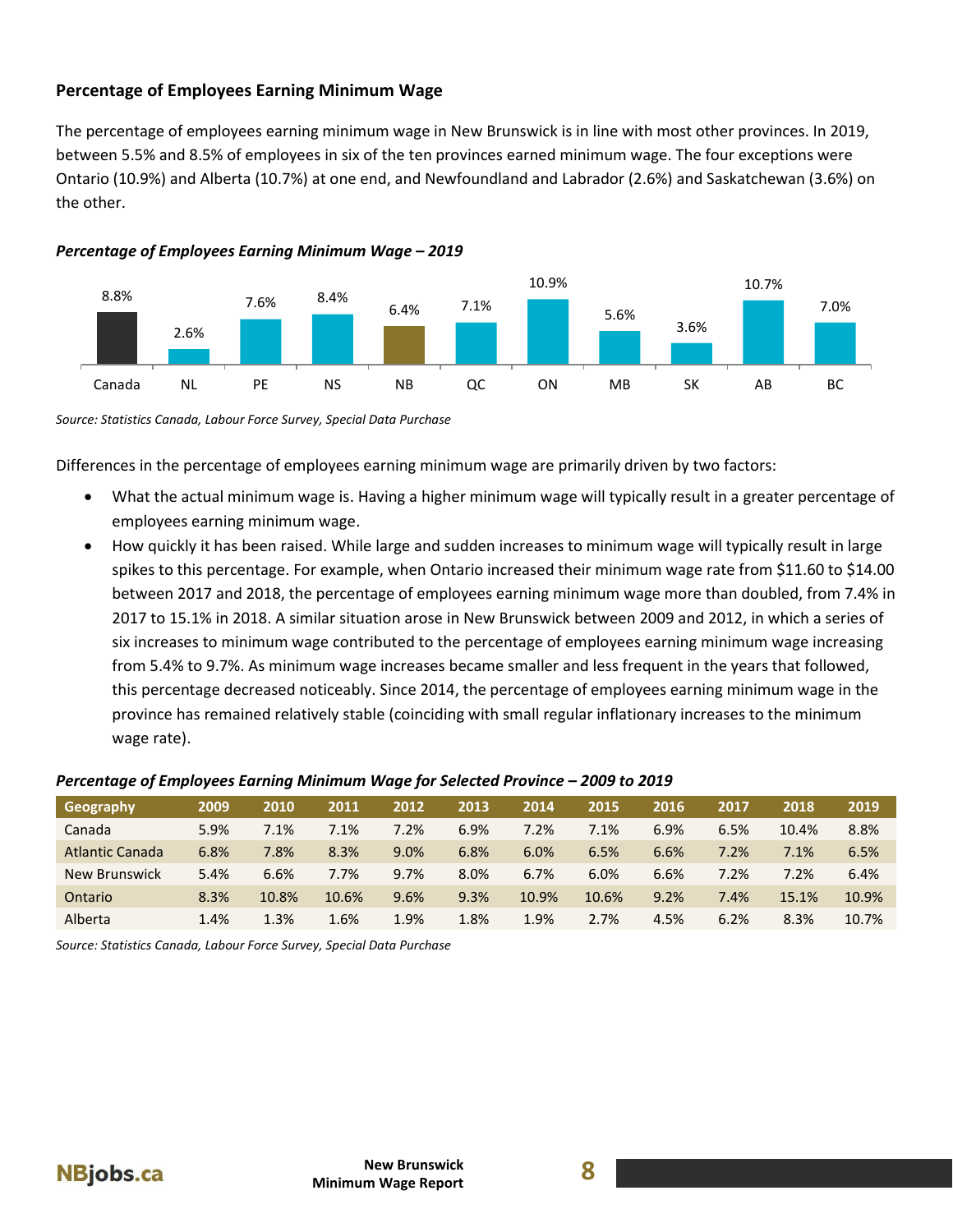# <span id="page-9-0"></span>**Cost of Living**

 $\overline{\phantom{a}}$ 

The Consumer Price Index (CPI) is a measure of inflation from the perspective of a typical Canadian consumer. It is calculated by averaging the changes in the price of a fixed basket of consumer goods and services, each of which is weighted according to consumer spending patterns. Basket weights are updated every two years based on Statistics Canada's Survey of Household Spending.

Between 2018 and 2019, the price of consumer goods in New Brunswick increased by 1.7%. This was in line with the increases that were seen at both the national (+1.9%) and Atlantic (+1.5%<sup>5</sup>) levels. Since 2010, CPI has increased by an average of 1.8% annually at both a provincial and Atlantic level, and by 1.7% annually at a national level.

In recent years, most of the categories of spending considered by the Consumer Price Index have seen moderate price increases, with the two most notable exceptions being (1) 'alcoholic beverages, tobacco products and recreational cannabis', which have seen their prices increase quite dramatically in recent years (particularly tobacco products) and (2) 'clothing and footwear', which have seen their prices change very little since the late-1990s.

## *Change in CPI by Product Group – New Brunswick – 2019*

| <b>New Brunswick Total CPI and Product Groups</b>               | <b>Year-over-Year</b><br>Change<br>$(2018 - 2019)$ | <b>10-Year Average</b><br><b>Annual Change</b><br>$(2010-2019)$ |
|-----------------------------------------------------------------|----------------------------------------------------|-----------------------------------------------------------------|
| Food                                                            | $+3.3%$                                            | $+2.3%$                                                         |
| Shelter                                                         | $+2.0%$                                            | $+1.5%$                                                         |
| Household operations, furnishings and equipment                 | $-1.2%$                                            | $+1.5%$                                                         |
| Clothing and footwear                                           | $+0.5%$                                            | $+0.8%$                                                         |
| Transportation                                                  | $+2.0%$                                            | $+2.1%$                                                         |
| Health and personal care                                        | $+0.8%$                                            | $+0.7%$                                                         |
| Recreation, education and reading                               | $+3.0%$                                            | $+1.7%$                                                         |
| Alcoholic beverages, tobacco products and recreational cannabis | $+1.5%$                                            | $+4.9%$                                                         |
| <b>All-items</b>                                                | $+1.7%$                                            | $+1.8%$                                                         |

*Sources: Statistics Canada, Tables 18-10-0005-01 and 18-10-0007-01*

<sup>&</sup>lt;sup>5</sup> CPI for Atlantic Canada was calculated as the average of the CPI values of the four individual provinces, weighted based on population.